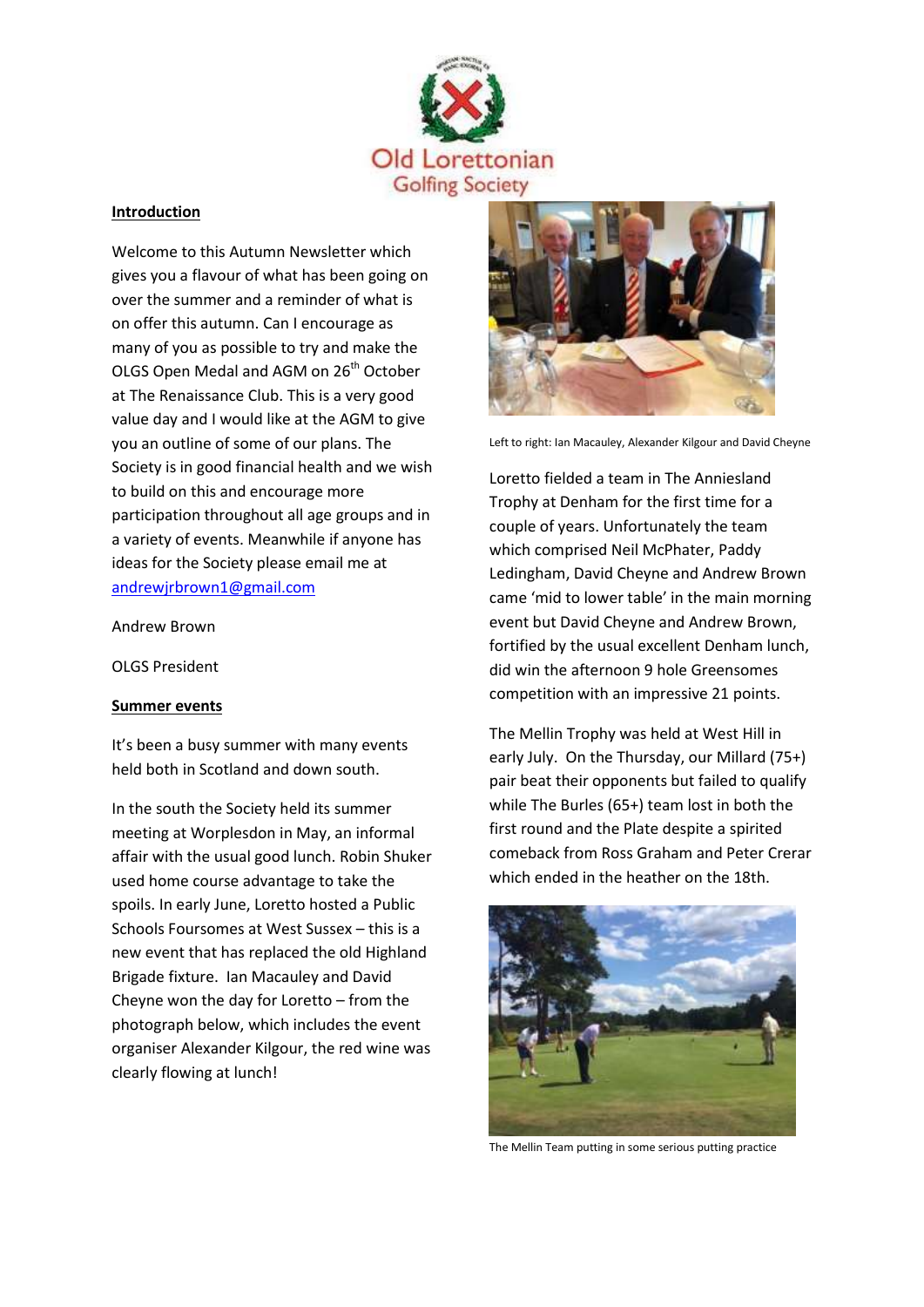

In the Mellin on Friday we enjoyed a solid first round win over Bedford. A strategy meeting the previous evening over a bottle (or two) of Malbec had decided that we would send The President out with rookie Chris Wykes in the first pair, then hide our marquee pairing of Lawson and Ledingham second out with Shuker and Joseph occupying the anchor position. This worked well with Brown and Wykes fighting back from 1 down after 15 to win the final three holes for victory on 18 and Lawson and Ledingham winning 2 and 1 to secure the match. The third pair lost narrowly on 17.

In the afternoon quarter finals against Cheltenham, every match was very tight. Brown and Wykes had again fought back from 3 down to be just 1 down with 2 to play. Sitting 12 feet away in three on the Par 5 17th with their opponents 30 feet away in four, it looked like it would be all square going up the last. Unfortunately they holed the 30 footer and a half at the last gave them the match 1up.



The Mellin Team: from the left Alastair Lawson, Robin Shuker, Paddy Ledingham, Chris Wykes, Andrew Joseph and Andrew Brown

Lawson and Ledingham had also fought back from even further behind to be just one down with two to play but their fight back ended on the 17th green (or rather the bunker just

short of the 17th green). The final match also went the distance with Cheltenham winning 18 for a 1 hole victory. To put a further positive spin on our performance, Cheltenham went on to win The Mellin Trophy so our relatively narrow defeat was no disgrace. On the Friday evening the traditional dinner with Oundle was held which was enjoyable though they were a little smug as they were in the semis of the Mellin and the final of the Burles!

Finally in the south, a couple of late call offs meant we had to field two ringers in our match against the Old Uppinghamians played at the lovely Reigate Heath. This match starts with a good lunch in the wonderful windmill clubhouse followed by St Andrews Foursomes in the afternoon. The President's choice of ringers proved canny as a 2:2 draw was achieved with Loretto winning both matches which included their 'guest' players. I hope we can get a full house for this event next year; Reigate Heath was the home club of Alec Watt who did so much for OLGS golf and it is appropriate that we still play a match there every year.

In Scotland, disappointingly, planned matches against both Merchiston and Fettes did not take place as the opposition were unable to gather together teams. The Merchiston match was replaced by a Society event which took place over 27 holes at Muirfield with groups changing every nine holes. This proved a great success and a good means of getting members of the Society of different age groups together. We will look at holding more such events in future – Brodie Good, Peter Arthur, Keith Thomson, Matt Sinclair, Peter MacKay, Simon Brook, Paddy Ledingham and Torquil McInroy all enjoyed the day.